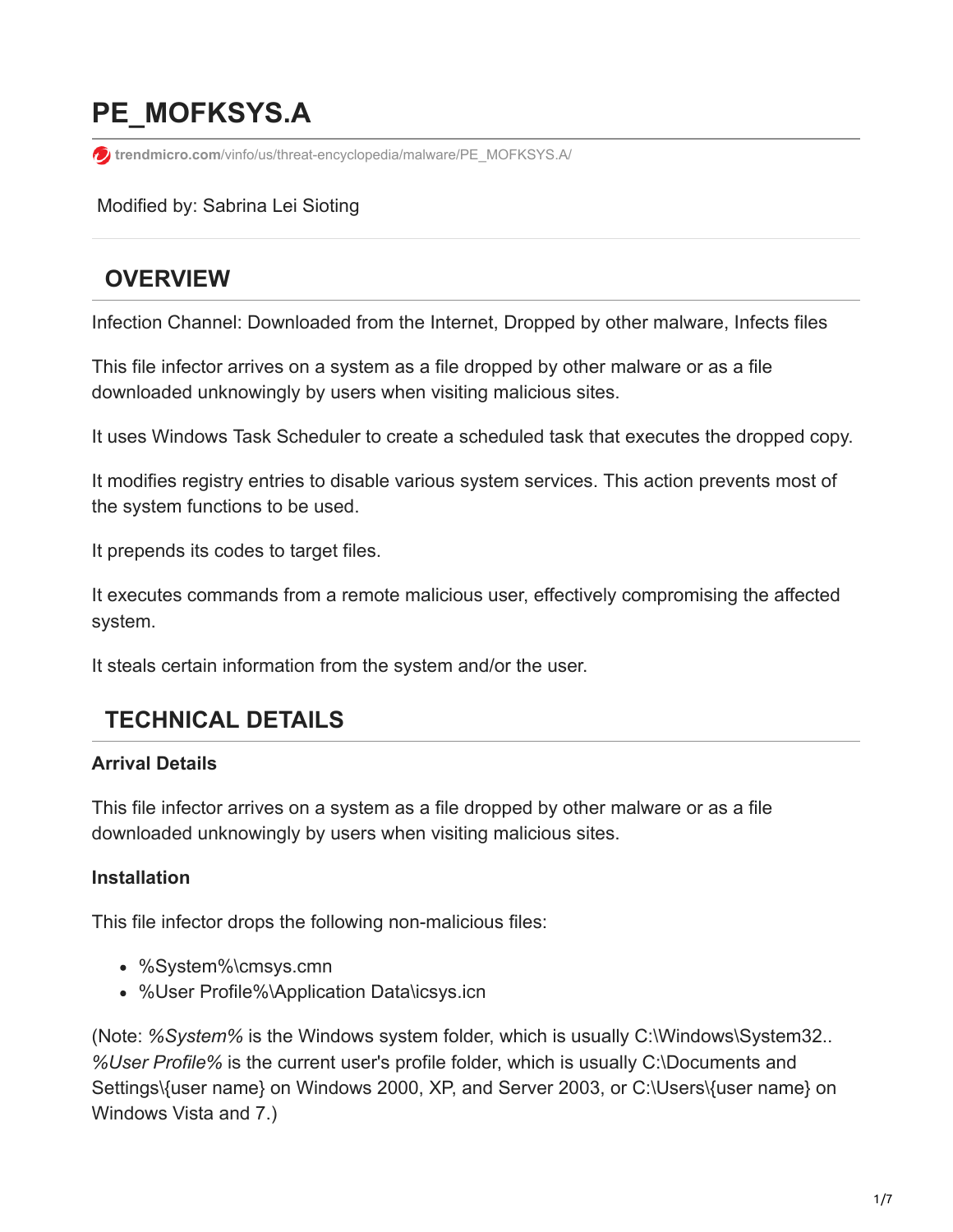It uses Windows Task Scheduler to create a scheduled task that executes the dropped copy.

#### **Autostart Technique**

This file infector adds the following registry entries to enable its automatic execution at every system startup:

HKEY\_LOCAL\_MACHINE\SOFTWARE\Microsoft\ Windows\CurrentVersion\RunOnce Svchost = "%Windows%\svchost.exe RO"

HKEY\_LOCAL\_MACHINE\SOFTWARE\Microsoft\ Active Setup\Installed Components\{Random CLSID} StubPath = "%Application Data%\mrsys.exe MR"

HKEY\_LOCAL\_MACHINE\SOFTWARE\Microsoft\ Windows\CurrentVersion\RunOnce Explorer = "%System%\explorer.exe RO"

HKEY\_LOCAL\_MACHINE\SOFTWARE\Microsoft\ Windows\CurrentVersion\Run Explorer = "%System%\explorer.exe RU"

HKEY\_LOCAL\_MACHINE\SOFTWARE\Microsoft\ Windows\CurrentVersion\Run Svchost = "%Windows%\svchost.exe RU"

It modifies the following registry entries to ensure it automatic execution at every system startup:

HKEY\_LOCAL\_MACHINE\SOFTWARE\Microsoft\ Windows NT\CurrentVersion\Winlogon Shell = "%Windows%\explorer.exe, %System%\explorer.exe"

(Note: The default value data of the said registry entry is *Explorer.exe*.)

The scheduled task executes the malware at the following period:

Everyday at malware's first execution time

#### **Other System Modifications**

This file infector adds the following registry entries as part of its installation routine:

HKEY\_CURRENT\_USER\Software\VB and VBA Program Settings\ Explorer\Process  $LO = "1"$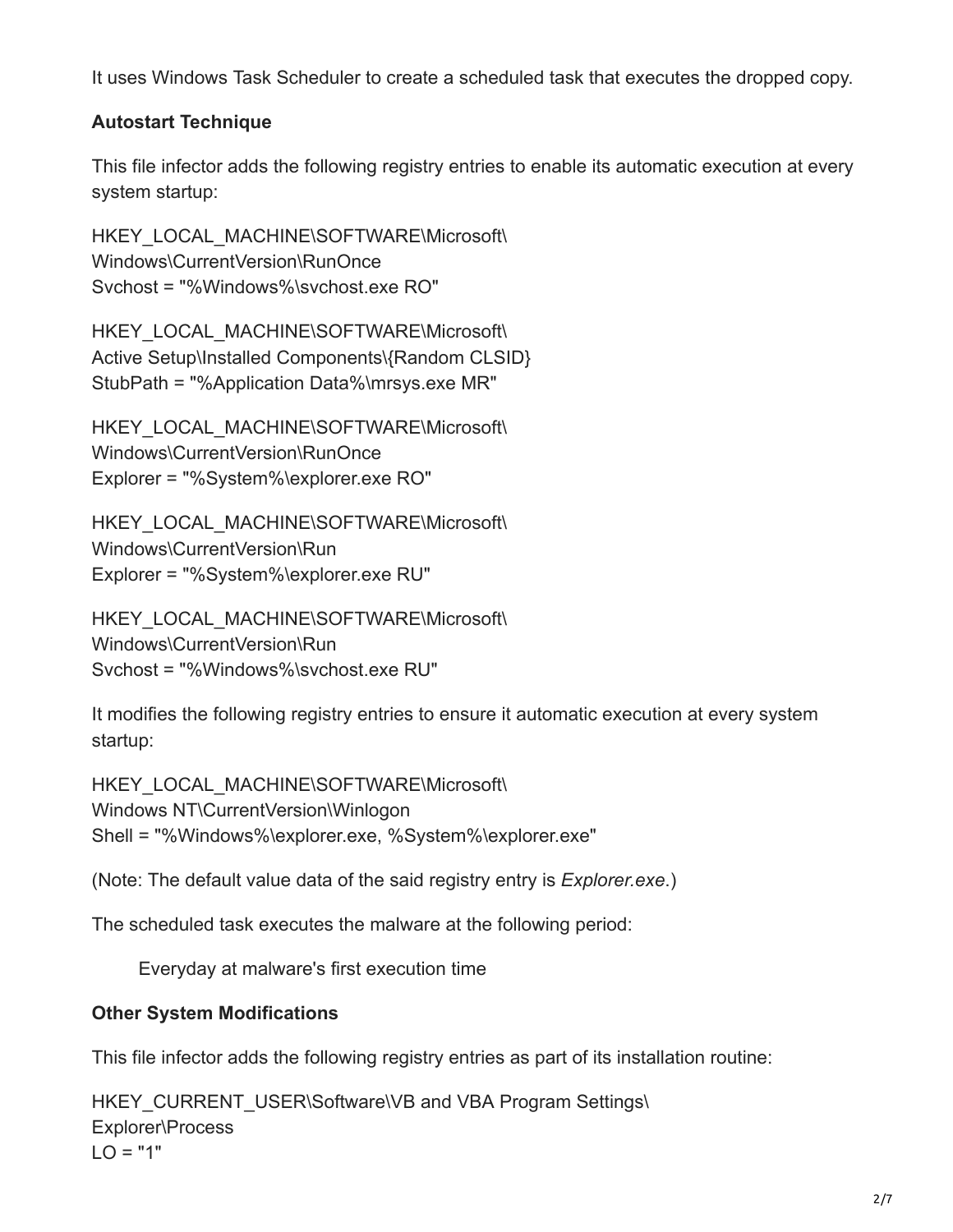HKEY\_LOCAL\_MACHINE\SYSTEM\CurrentControlSet\ Services\Schedule AtTaskMaxHours = "48"

It adds the following registry keys as part of its installation routine:

HKEY\_CURRENT\_USER\Software\VB and VBA Program Settings

HKEY\_CURRENT\_USER\Software\VB and VBA Program Settings\ Explorer

HKEY\_CURRENT\_USER\Software\VB and VBA Program Settings\ Explorer\Process

HKEY\_LOCAL\_MACHINE\SOFTWARE\Microsoft\ Active Setup\Installed Components\{Random CLSID}

It modifies registry entries to disable the following system services:

HKEY\_LOCAL\_MACHINE\SYSTEM\CurrentControlSet\ Services\SharedAccess Start = "4"

(Note: The default value data of the said registry entry is *2*.)

It modifies the following registry entries to hide files with Hidden attributes:

HKEY\_CURRENT\_USER\Software\Microsoft\ Windows\CurrentVersion\Explorer\ Advanced ShowSuperHidden = "0"

(Note: The default value data of the said registry entry is *1*.)

#### **File Infection**

This file infector infects the following file types:

.EXE

It prepends its codes to target files.

This is the Trend Micro detection for files infected by:

PE\_MOFKSYS.A-O

**Backdoor Routine**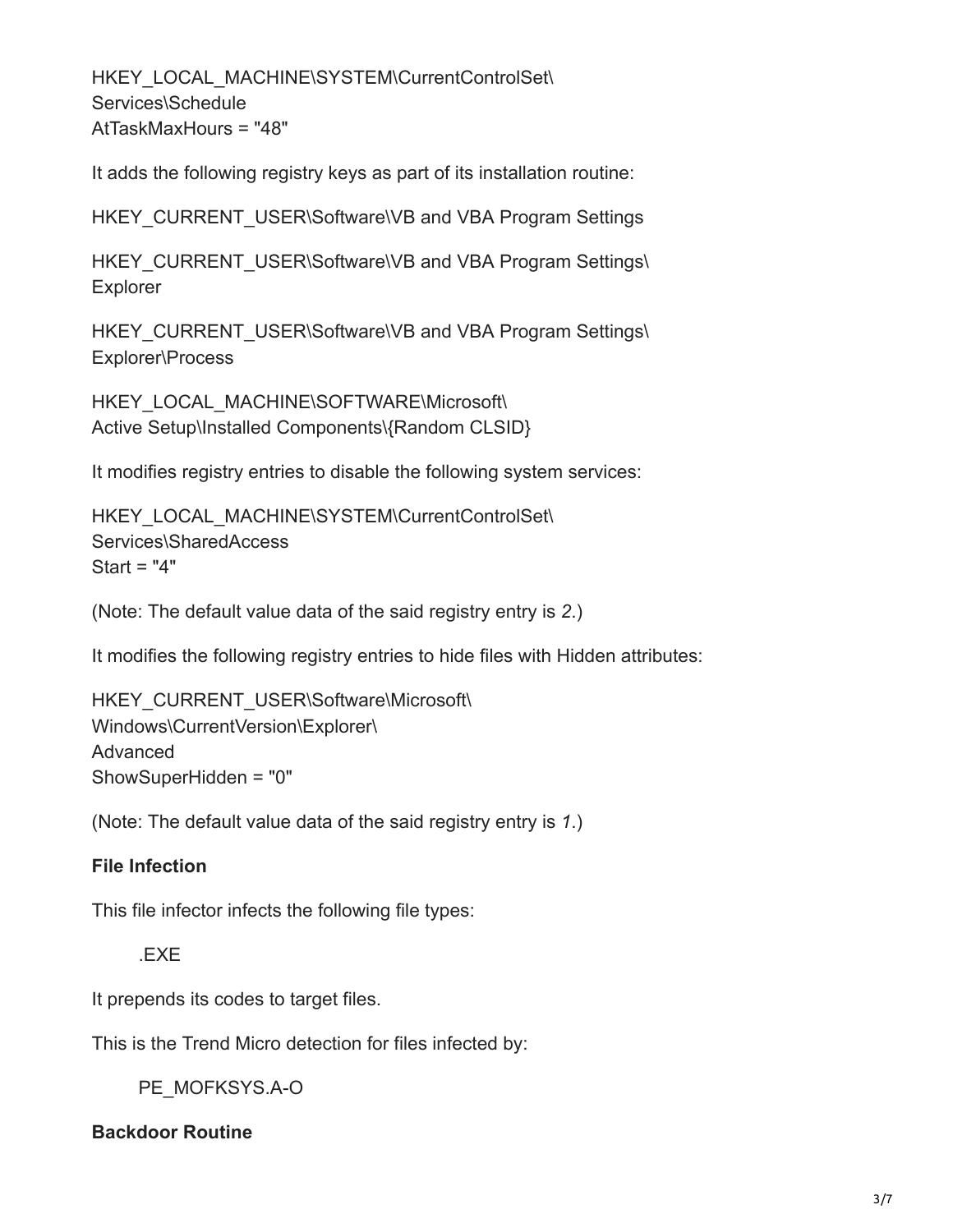This file infector executes the following commands from a remote malicious user:

- Update itself
- Download other files
- Capture screen
- Log Keystrokes
- Monitor mouse clicks
- Monitor window titles

It connects to the following URL(s) to send and receive commands from a remote malicious user:

- {BLOCKED}.t35.com
- {BLOCKED}.atspace.com
- {BLOCKED}.zxq.net

#### **Dropping Routine**

This file infector drops the following files:

- %Application Data%\mrsys.exe detected as PE\_MOFKSYS.A-O
- %Windows%\spoolsv.exe detected as PE\_MOFKSYS.A-O
- %Windows%\svchost.exe detected as PE\_MOFKSYS.A-O
- %System%\explorer.exe detected as PE\_MOFKSYS.A-O
- %User Profile%\Application Data\icsys.icn.exe detected as PE\_MOFKSYS.A-O
- %System Root%\Documents and Settings\All Users\Application Data\stsys.exe detected as PE\_MOFKSYS.A-O

(Note: *%Application Data%* is the current user's Application Data folder, which is usually C:\Documents and Settings\{user name}\Application Data on Windows 2000, XP, and Server 2003, or C:\Users\{user name}\AppData\Roaming on Windows Vista and 7.. *%Windows%* is the Windows folder, which is usually C:\Windows.. *%System%* is the Windows system folder, which is usually C:\Windows\System32.. *%User Profile%* is the current user's profile folder, which is usually C:\Documents and Settings\{user name} on Windows 2000, XP, and Server 2003, or C:\Users\{user name} on Windows Vista and 7.. *%System Root%* is the root folder, which is usually C:\. It is also where the operating system is located.)

#### **Information Theft**

This file infector steals the following information:

- Email configurations
- User name
- Password
- - Authenticate status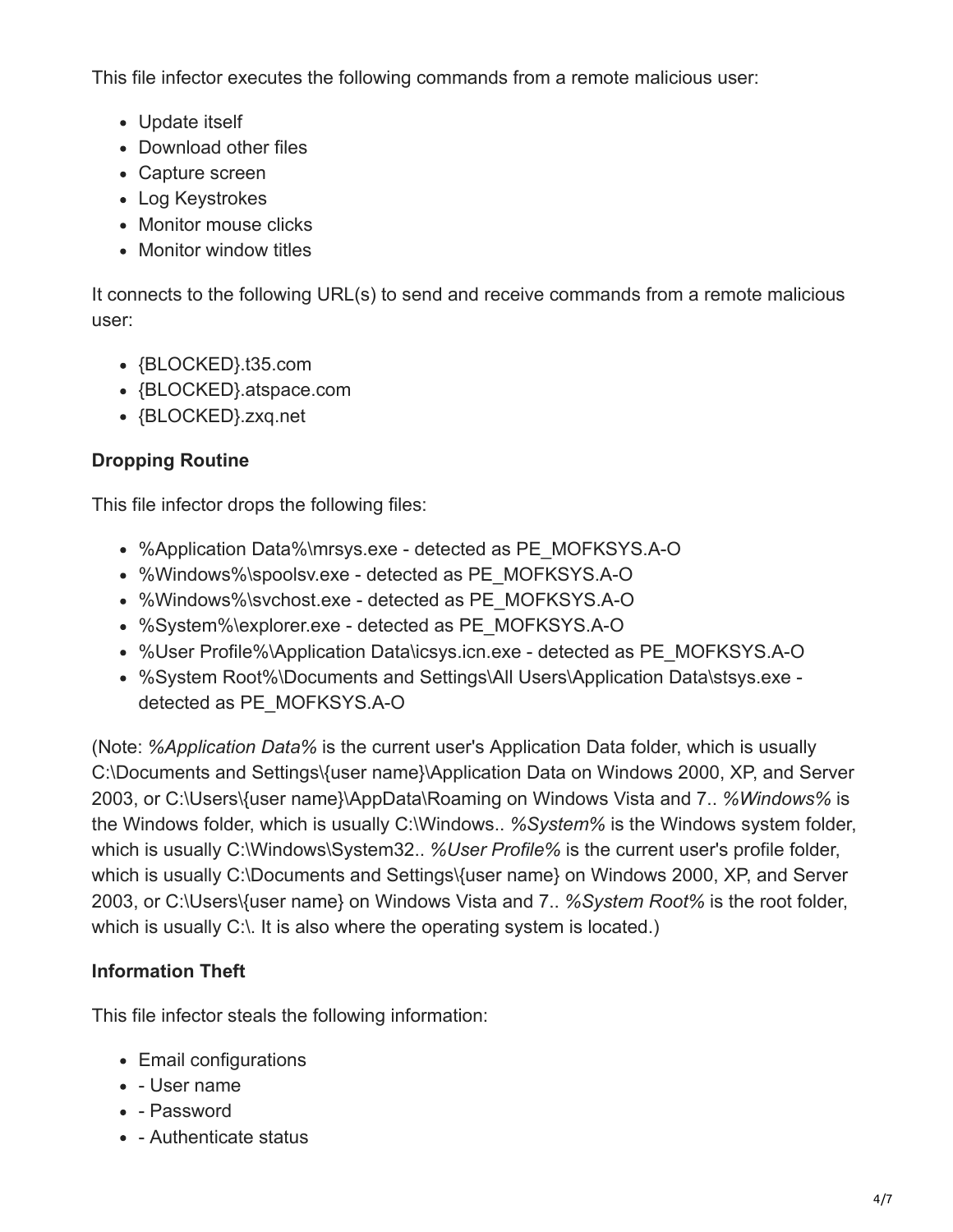- Use of SSL
- - SMTP server
- - SMTP port
- - recipients
- Instant messenger credentials
- Websites visited
- Clipboard contents

#### **Drop Points**

This file infector uses its own SMTP engine to send the stolen data using the following domain server:

- {BLOCKED}1@gmail.com
- {BLOCKED}1@gmail.com
- {BLOCKED}2@gmail.com
- {BLOCKED}2@gmail.com
- {BLOCKED}6@gmail.com

#### **NOTES:**

It infects all .EXE files inside the folders that was accessed by the user in all physical and removable drives.

It also shares the following folder in the network:

%System Root%\Documents and Settings\All User\Application Data

# **SOLUTION**

#### **Step 1**

[Before doing any scans, Windows XP, Windows Vista, and Windows 7 users must disable](https://www.trendmicro.com/vinfo/us/security/definition/system-restore) *System Restore* to allow full scanning of their computers.

## **Step 2**

Remove the malware/grayware file that dropped/downloaded PE\_MOFKSYS.A

PE\_MOFKSYS.A-O

## **Step 3**

Identify and delete files detected as PE\_MOFKSYS.A using the *Recovery Console*

[ Learn More ]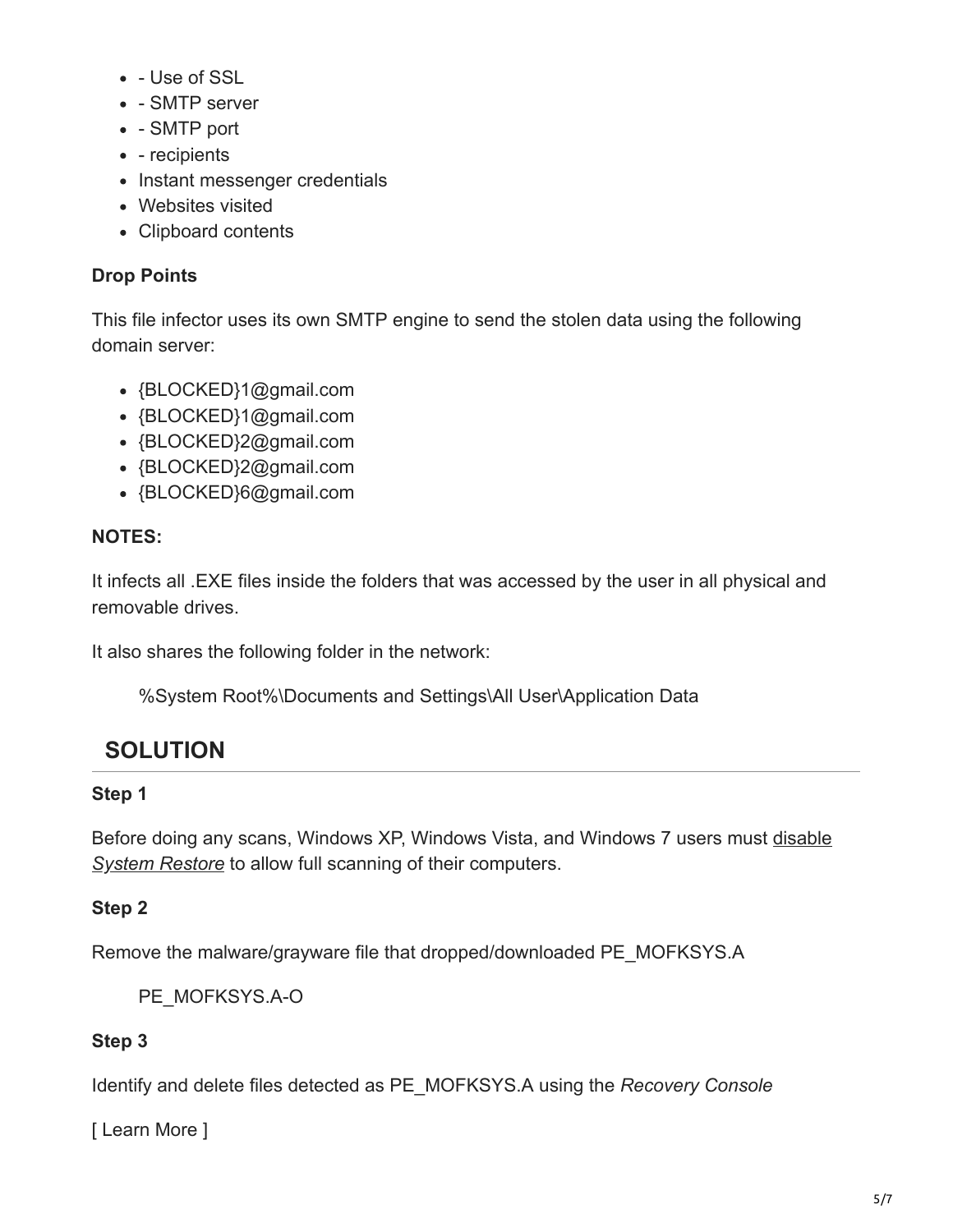#### **Step 4**

Delete this registry key

[ Learn More ]

**Important:** Editing the *Windows Registry* incorrectly can lead to irreversible system malfunction. Please do this step only if you know how or you can ask assistance from your system administrator. Else, check this [Microsoft article](http://support.microsoft.com/kb/256986/EN-US/) first before modifying your computer's registry. Before you could do this, you must restart in Safe Mode. For instructions on how to do this, you may refer to [this page](https://www.trendmicro.com/vinfo/us/security/definition/safe-mode) If the preceding step requires you to restart in safe mode, you may proceed to edit the system registry.

In *HKEY\_CURRENT\_USER\Software* **VB and VBA Program Settings**

#### **Step 5**

Delete the random registry key/s that this malware created

[ Learn More ]

**Important:** Editing the *Windows Registry* incorrectly can lead to irreversible system malfunction. Please do this only if you know how to or you can seek your system administrator's help. You may also check out this Microsoft article first before modifying your computer's registry.

## **Step 6**

Delete this registry value

[ Learn More ]

**Important:** Editing the *Windows Registry* incorrectly can lead to irreversible system malfunction. Please do this step only if you know how or you can ask assistance from your system administrator. Else, check this [Microsoft article](http://support.microsoft.com/kb/256986/EN-US/) first before modifying your computer's registry.

 $\cdot$  In

*HKEY\_LOCAL\_MACHINE\SOFTWARE\Microsoft\Windows\CurrentVersion\RunOnce* **Explorer = "%System%\explorer.exe RO"**

 $\cdot$  In

*HKEY\_LOCAL\_MACHINE\SOFTWARE\Microsoft\Windows\CurrentVersion\RunOnce* **Svchost = "%Windows%\svchost.exe RO"**

In *HKEY\_LOCAL\_MACHINE\SOFTWARE\Microsoft\Windows\CurrentVersion\Run* **Explorer = "%System%\explorer.exe RU"**